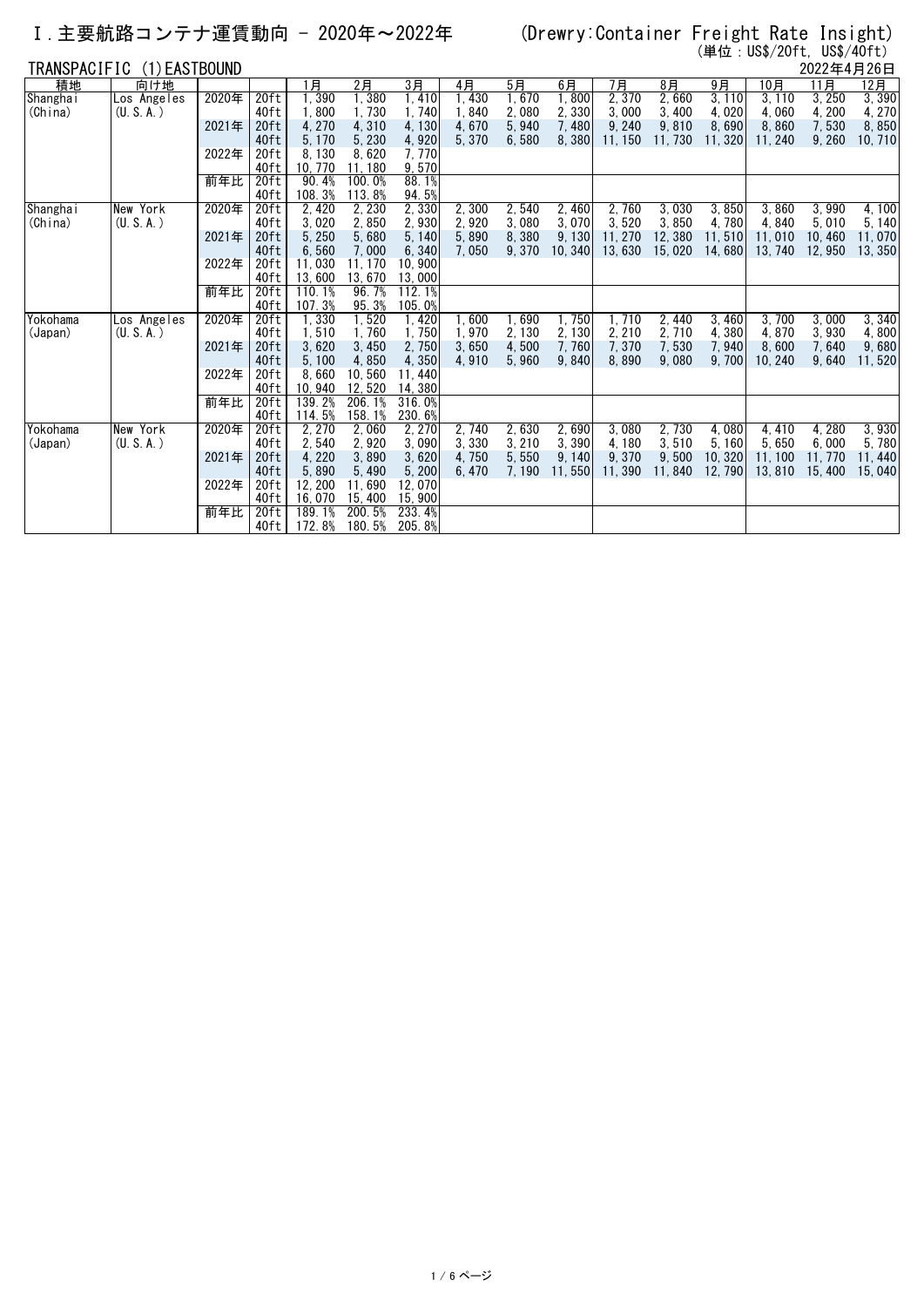| (2) WESTBOUND |  |
|---------------|--|
|---------------|--|

| (4) IILV I DUUIND |          |       |                  |        |        |        |        |        |        |        |        |        |       |       |       |
|-------------------|----------|-------|------------------|--------|--------|--------|--------|--------|--------|--------|--------|--------|-------|-------|-------|
| 積地                | 向け地      |       |                  | 月      | $2$ 月  | 3月     | 4月     | 5月     | 6月     | 7月     | $8$ 月  | 9月     | 10月   | 11月   | 12月   |
| Los Angeles       | Shanghai | 2020年 | 20ft             | 750    | 750    | 700    | 710    | 680    | 700    | 700    | 720    | 740    | 750   | 750   | 770   |
| (U. S. A.)        | (China)  |       | 40ft             | 840    | 840    | 800    | 830    | 840    | 820    | 750    | 820    | 840    | 840   | 850   | 860   |
|                   |          | 2021年 | 20ft             | 800    | 780    | 680    | 1.380  | 1,250  | 1,320  | 1,250  | 1,280  | 1.330  | 1,330 | 1,220 | 1,330 |
|                   |          |       | 40ft             | 930    | 880    | 800    | 1.540  | 1.350  | 1,520  | 1,610  | 1,630  | 1.710  | 1.710 | 1,540 | 1,630 |
|                   |          | 2022年 | 20ft             | 1, 220 | 1.410  | 1,230  |        |        |        |        |        |        |       |       |       |
|                   |          |       | 40ft             | 1,530  | 1.670  | 1,520  |        |        |        |        |        |        |       |       |       |
|                   |          | 前年比   | 20 <sub>ft</sub> | 52.5%  | 80.8%  | 80.9%  |        |        |        |        |        |        |       |       |       |
|                   |          |       | 40ft             | 64.5%  | 89.8%  | 90.0%  |        |        |        |        |        |        |       |       |       |
| New York          | Shanghai | 2020年 | 20ft             | 830    | 830    | 800    | 820    | 820    | 810    | 810    | 820    | 840    | 840   | 850   | 860   |
| (U, S, A)         | (China)  |       | 40ft             | 1,030  | 1,030  | 990    | 1.010  | 1,040  | 1,000  | 1.000  | 1.000  | 1.030  | 1,020 | 1,030 | 1.050 |
|                   |          | 2021年 | 20ft             | 960    | 890    | 850    | 1.440  | 1,390  | 1,360  | 1.390  | 1,260  | 1,200  | 1.390 | 1,270 | 1,410 |
|                   |          |       | 40ft             | 1,180  | 1,080  | 1,030  | 1,790  | 1.620  | 1.680  | 1.770  | 1,590  | 1.550  | 1.730 | 1,590 | 1,750 |
|                   |          | 2022年 | 20ft             | 1,380  | 1.450  | 1,400  |        |        |        |        |        |        |       |       |       |
|                   |          |       | 40ft             | 1,680  | 1,830  | 1,740  |        |        |        |        |        |        |       |       |       |
|                   |          | 前年比   | 20ft             | 43.8%  | 62.9%  | 64.7%  |        |        |        |        |        |        |       |       |       |
|                   |          |       | 40ft             | 42.4%  | 69.4%  | 68.9%  |        |        |        |        |        |        |       |       |       |
| Los Angeles       | Yokohama | 2020年 | 20ft             | 910    | 910    | 900    | 870    | 1,020  | 980    | 970    | 960    | 960    | 960   | 1,200 | 1,300 |
| (U, S, A)         | (Japan)  |       | 40ft             | 1,200  | 1,200  | 1,230  | 1.150  | 1,340  | 1,320  | 1,330  | 1,320  | 1,310  | 1,340 | 1,470 | 1,840 |
|                   |          | 2021年 | 20 <sub>ft</sub> | 1,510  | 1.600  | 1,630  | 1.730  | 1,860  | 1,880  | 2.040  | 2,000  | 1.520  | 1.850 | 1,830 | 1,960 |
|                   |          |       | 40ft             | 2, 110 | 2, 220 | 2, 240 | 2,430  | 2,550  | 2,710  | 2.820  | 2.760  | 2, 110 | 2,520 | 2,590 | 2,750 |
|                   |          | 2022年 | 20ft             | 2,020  | 1,990  | 2,010  |        |        |        |        |        |        |       |       |       |
|                   |          |       | 40ft             | 2,920  | 2,820  | 2,910  |        |        |        |        |        |        |       |       |       |
|                   |          | 前年比   | 20 <sub>ft</sub> | 33.8%  | 24.4%  | 23.3%  |        |        |        |        |        |        |       |       |       |
|                   |          |       | 40ft             | 38.4%  | 27.0%  | 29.9%  |        |        |        |        |        |        |       |       |       |
| New York          | Yokohama | 2020年 | 20ft             | 1,290  | 1,290  | 1,340  | l. 280 | 1,360  | 1,340  | 1,350  | 1,320  | 1, 260 | 1,300 | 1,590 | 1,650 |
| (U, S, A)         | (Japan)  |       | 40ft             | 1,650  | 1,650  | 1,780  | 1.650  | 1.790  | 1.760  | 1,760  | 1,730  | 1.660  | 1.740 | 1,970 | 2,260 |
|                   |          | 2021年 | 20ft             | 1,730  | 1,870  | 1,900  | 2.100  | 2, 180 | 2, 170 | 2, 220 | 2, 150 | 1.710  | 1.700 | 2,010 | 2,060 |
|                   |          |       | 40ft             | 2,420  | 2,570  | 2,600  | 2.890  | 2,970  | 2,960  | 2.990  | 2.920  | 2,410  | 2,510 | 2,790 | 2,870 |
|                   |          | 2022年 | 20ft             | 2,300  | 2.270  | 2.360  |        |        |        |        |        |        |       |       |       |
|                   |          |       | 40ft             | 3, 210 | 3,050  | 3,310  |        |        |        |        |        |        |       |       |       |
|                   |          | 前年比   | 20ft             | 32.9%  | 21.4%  | 24.2%  |        |        |        |        |        |        |       |       |       |
|                   |          |       | 40ft             | 32.6%  | 18.7%  | 27.3%  |        |        |        |        |        |        |       |       |       |
|                   |          |       |                  |        |        |        |        |        |        |        |        |        |       |       |       |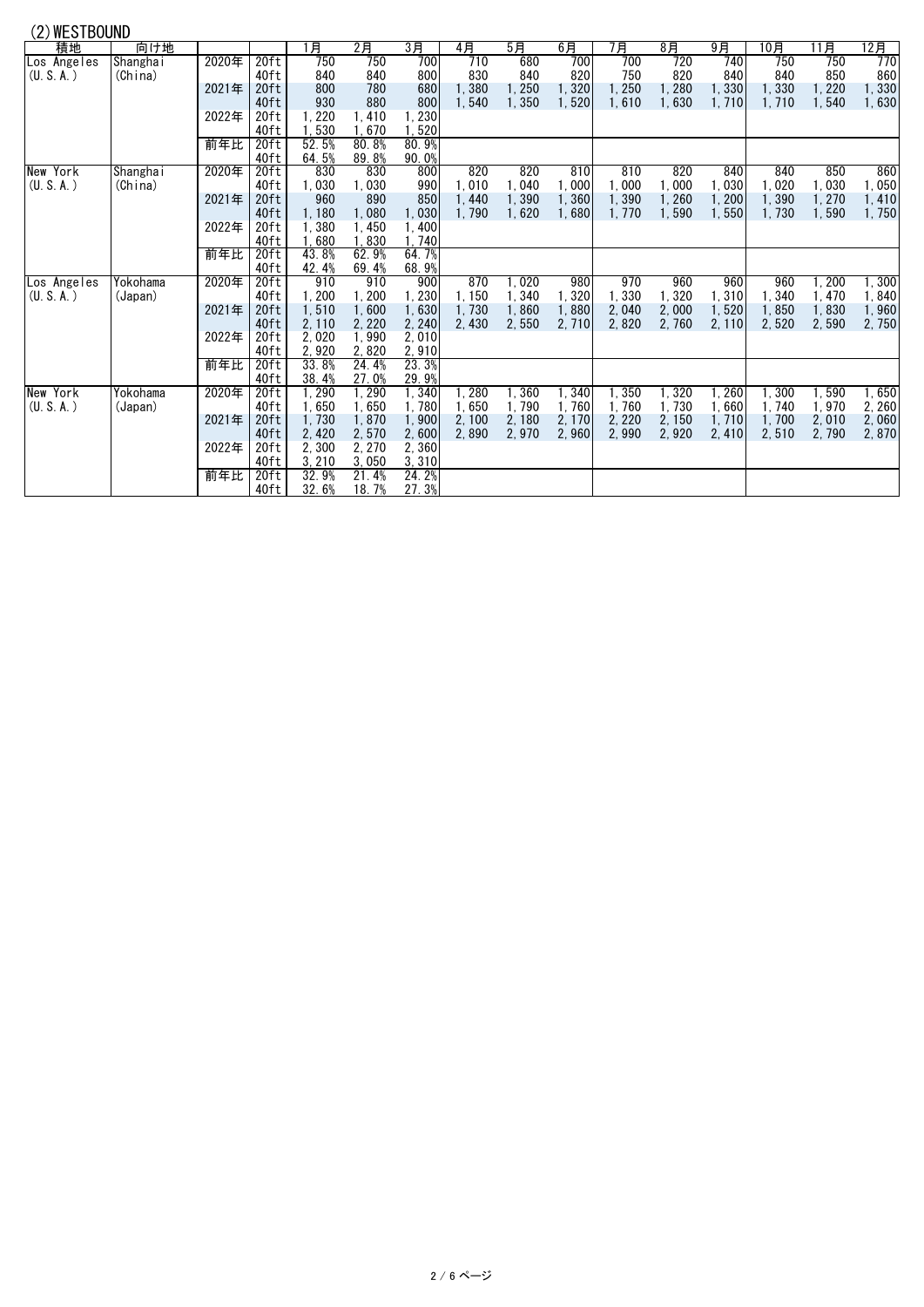## ASIA-EUROPE (1)WESTBOUND

| <b>NUIN LUIVIL</b> | $(1)$ $(1)$    |       |                  |                    |         |         |        |        |         |        |         |        |        |         |         |
|--------------------|----------------|-------|------------------|--------------------|---------|---------|--------|--------|---------|--------|---------|--------|--------|---------|---------|
| 積地                 | 向け地            |       |                  | 1月                 | 2月      | 3月      | 4月     | 5月     | 6月      | 7月     | $8$ 月   | 9月     | 10月    | 11月     | 12月     |
| Shangha i          | Rotterdam      | 2020年 | 20ft             | ,430               | 1.430   | 1.070   | l. 090 | 1.110  | 1,190   | 1.170  | 1, 230  | 1,350  | 1.420  | 1,710   | 3,480   |
| (China)            | (Nether lands) |       | 40ft             | 2,490              | 2.490   | 1.840   | 1.810  | 1,840  | 2,000   | 1.980  | 1,990   | 2,310  | 2.500  | 2,990   | 6,480   |
|                    |                | 2021年 | 20ft             | 5,030              | 4.670   | 4.360   | 4.410  | 5,410  | 6,650   | 7,840  | 8,090   | 8,550  | 8.220  | 7,710   | 7,530   |
|                    |                |       | 40ft             | 9,520              | 8.950   | 7,970   | 8,340  | 9.940  | 12,010  | 14.000 | 14.650  | 15.310 | 14.990 | 14, 350 | 14, 150 |
|                    |                | 2022年 | 20ft             | 7,860              | 8.270   | 7.180   |        |        |         |        |         |        |        |         |         |
|                    |                |       | 40ft             | 14,660             | 14, 370 | 12, 300 |        |        |         |        |         |        |        |         |         |
|                    |                | 前年比   | 20 <sub>ft</sub> | 56.3%              | 77.1%   | 64.7%   |        |        |         |        |         |        |        |         |         |
|                    |                |       | 40ft             | 54.0%              | 60.6%   | 54.3%   |        |        |         |        |         |        |        |         |         |
| Shangha i          | Genoa          | 2020年 | 20ft             | $\overline{.}$ 480 | 1,480   | 1, 290  | 1.160  | 1, 210 | 1, 170  | 1.280  | l, 270  | 1,430  | 1.540  | 1.780   | 2,990   |
| (China)            | (Italv)        |       | 40ft             | 2,690              | 2,690   | 2, 190  | 2.010  | 2,030  | 2,050   | 2.200  | 2, 170  | 2,550  | 2,760  | 3, 250  | 5,740   |
|                    |                | 2021年 | 20ft             | 4,760              | 4,610   | 4.360   | 4.350  | 5,630  | 6,700   | 7.160  | 7, 200  | 7.630  | 7.620  | 7.710   | 7.690   |
|                    |                |       | 40ft             | 9,030              | 8,900   | 8.260   | 8,230  | 9.730  | 11.520  | 12.730 | 12.790  | 13.620 | 13.870 | 13.180  | 13, 290 |
|                    |                | 2022年 | 20ft             | 7,670              | 7.410   | 7.220   |        |        |         |        |         |        |        |         |         |
|                    |                |       | 40ft             | 13,920             | 13, 590 | 13, 200 |        |        |         |        |         |        |        |         |         |
|                    |                | 前年比   | 20 <sub>ft</sub> | 61.1%              | 60.7%   | 65.6%   |        |        |         |        |         |        |        |         |         |
|                    |                |       | 40ft             | 54.2%              | 52.7%   | 59.8%   |        |        |         |        |         |        |        |         |         |
| Yokohama           | Rotterdam      | 2020年 | 20 <sub>ft</sub> | 1,650              | 1,650   | 1,530   | 1,480  | 1,580  | 1,550   | 1,650  | 1,450   | 1,610  | 1, 430 | 1,590   | 2,690   |
| (Japan)            | (Nether lands) |       | 40ft             | 2.740              | 2,740   | 2,510   | 2.490  | 2.590  | 2,560   | 2.640  | 2.480   | 2.690  | 2.440  | 2.590   | 4,720   |
|                    |                | 2021年 | 20 <sub>ft</sub> | 3,640              | 4,020   | 3,700   | 3.870  | 3, 740 | 4,770   | 5, 250 | 5,630   | 5,500  | 5.980  | 5.420   | 5.460   |
|                    |                |       | 40ft             | 6,820              | 7,020   | 6,580   | 7.180  | 6, 810 | 8,990   | 9.830  | 10, 340 | 10.390 | 10.990 | 10, 260 | 10, 290 |
|                    |                | 2022年 | 20ft             | 5,890              | 5,920   | 5,840   |        |        |         |        |         |        |        |         |         |
|                    |                |       | 40ft             | 11.140             | 11, 130 | 10,630  |        |        |         |        |         |        |        |         |         |
|                    |                | 前年比   | 20 <sub>ft</sub> | 61.8%              | 47.3%   | 57.8%   |        |        |         |        |         |        |        |         |         |
|                    |                |       | 40ft             | 63.3%              | 58.5%   | 61.6%   |        |        |         |        |         |        |        |         |         |
| Yokohama           | Genoa          | 2020年 | 20 <sub>ft</sub> | 1,350              | 1,350   | 1, 270  | .440   | 360    | 1,250   | 1.090  | 1,400   | 1.450  | 1.540  | 1.600   | 3,250   |
| (Japan)            | (Italy)        |       | 40ft             | 2,300              | 2,300   | 2.100   | 2.590  | 2,310  | 2, 130  | 1,920  | 2, 280  | 2.480  | 2.640  | 2,780   | 6,000   |
|                    |                | 2021年 | 20ft             | 4,610              | 4,950   | 4,500   | 4.220  | 5.140  | 7,000   | 7.660  | 7,660   | 8,000  | 8.510  | 8.230   | 8.880   |
|                    |                |       | 40ft             | 8,820              | 8,580   | 8,400   | 8.100  | 8.350  | 11, 750 | 12.720 | 12, 720 | 13.860 | 14.880 | 14.100  | 14.860  |
|                    |                | 2022年 | 20ft             | 9,660              | 9.660   | 9.670   |        |        |         |        |         |        |        |         |         |
|                    |                |       | 40ft             | 16, 120            | 16, 120 | 16, 150 |        |        |         |        |         |        |        |         |         |
|                    |                | 前年比   | 20ft             | 109.5%             | 95.2%   | 114.9%  |        |        |         |        |         |        |        |         |         |
|                    |                |       | 40ft             | 82.8%              | 87.9%   | 92.3%   |        |        |         |        |         |        |        |         |         |
|                    |                |       |                  |                    |         |         |        |        |         |        |         |        |        |         |         |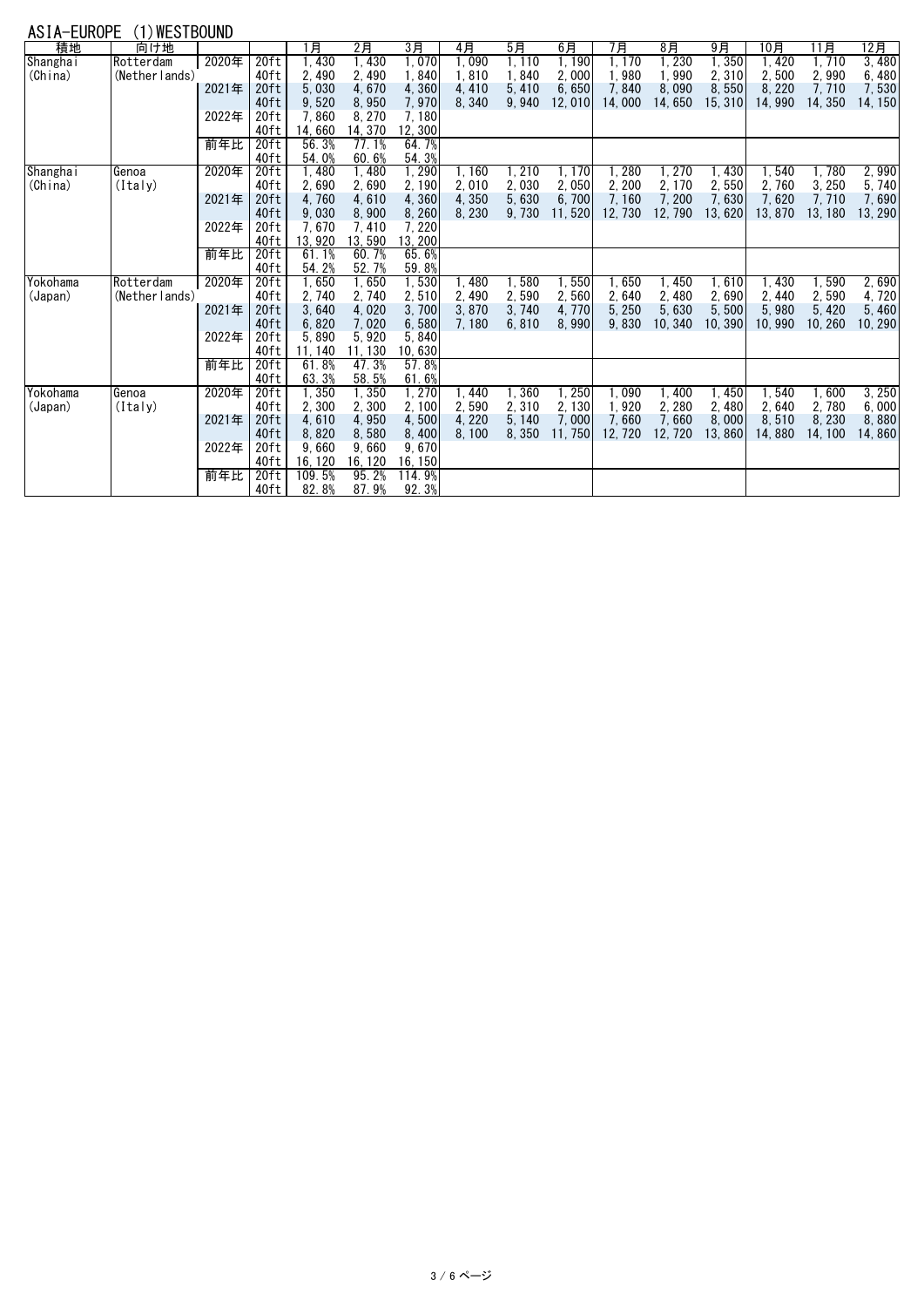## (2)EASTBOUND

| <b>LAUTDUUND</b>      |                 |       |                  |        |        |        |                   |        |        |        |                   |                   |        |        |        |
|-----------------------|-----------------|-------|------------------|--------|--------|--------|-------------------|--------|--------|--------|-------------------|-------------------|--------|--------|--------|
| 積地                    | 向け地             |       |                  | 1月     | 2月     | 3月     | 4月                | 5月     | 6月     | 7月     | 8月                | 9月                | 10月    | 11月    | 12月    |
| Rotterdam             | <b>Shanghai</b> | 2020年 | 20 <sub>ft</sub> | 1, 160 | 1.160  | 1,580  | l. 340            | 1,620  | 1, 520 | . 540  | 1,490             | $\overline{.}480$ | 1.470  | l, 480 | l, 920 |
| (Netherlands) (China) |                 |       | 40ft             | 1,370  | 1.370  | 1.790  | 1.690             | 1,880  | 1,910  | 1.910  | 1.870             | 1.850             | 1.820  | 1.840  | 2.260  |
|                       |                 | 2021年 | 20ft             | 1,920  | 1.740  | 1,870  | 1,940             | 2,000  | 2,050  | 2,010  | 2,040             | 1.990             | 2.060  | 2,060  | 2, 150 |
|                       |                 |       | 40ft             | 2,310  | 2, 220 | 2, 290 | 2,400             | 2,460  | 2,500  | 2,560  | 2,520             | 2.460             | 2,510  | 2,510  | 2,510  |
|                       |                 | 2022年 | 20ft             | 2, 240 | 2, 110 | 2,100  |                   |        |        |        |                   |                   |        |        |        |
|                       |                 |       | 40ft             | 2,590  | 2, 450 | 2,470  |                   |        |        |        |                   |                   |        |        |        |
|                       |                 | 前年比   | 20 <sub>ft</sub> | 16.7%  | 21.3%  | 12.3%  |                   |        |        |        |                   |                   |        |        |        |
|                       |                 |       | 40ft             | 12.1%  | 10.4%  | 7.9%   |                   |        |        |        |                   |                   |        |        |        |
| Genoa                 | Shanghai        | 2020年 | 20ft             | 820    | 820    | 830    | 830               | 820    | 980    | l.030  | .040              | I.O30             | 1.020  | 1.040  | ∣, 090 |
| (Italy)               | (China)         |       | 40ft             | 1, 210 | 1, 210 | 1, 220 | 1.220             | 1,210  | 1,410  | 1.500  | 1,520             | 1,510             | 1,520  | 1,550  | 1,650  |
|                       |                 | 2021年 | 20ft             | 1,220  | 990    | 1, 130 | 1.300             | 1,360  | 1,380  | 1,390  | 1,430             | 1,450             | 1,450  | 1,450  | 1,480  |
|                       |                 |       | 40ft             | 1,810  | 1,560  | 1,710  | 1.870             | 1.910  | 1.980  | 2.000  | 2,030             | 2.050             | 2,050  | 2,050  | 2,070  |
|                       |                 | 2022年 | 20ft             | 1,500  | 1,500  | 1,500  |                   |        |        |        |                   |                   |        |        |        |
|                       |                 |       | 40ft             | 2, 110 | 2, 110 | 2, 140 |                   |        |        |        |                   |                   |        |        |        |
|                       |                 | 前年比   | 20 <sub>ft</sub> | 23.0%  | 51.5%  | 32.7%  |                   |        |        |        |                   |                   |        |        |        |
|                       |                 |       | 40ft             | 16.6%  | 35.3%  | 25.1%  |                   |        |        |        |                   |                   |        |        |        |
| Rotterdam             | Yokohama        | 2020年 | 20 <sub>ft</sub> | 1,100  | 1,100  | 1,320  | $\overline{.250}$ | 1,460  | 1,330  | I. 410 | 380               | 1,370             | 1,350  | 1,450  | 1,670  |
| (Netherlands) (Japan) |                 |       | 40ft             | 1,520  | 1,520  | 1,840  | 1.880             | 2,040  | 1,910  | 1.880  | 1.880             | 1.880             | 1.870  | 1,850  | 2, 240 |
|                       |                 | 2021年 | 20 <sub>ft</sub> | 2, 110 | 2,010  | 2,130  | 2.140             | 2, 100 | 2.100  | 2.040  | 3,340             | 2.020             | 2.220  | 2,400  | 2.660  |
|                       |                 |       | 40ft             | 3,040  | 2.870  | 3,030  | 3.030             | 2.930  | 2.930  | 2.940  | 4.200             | 2.600             | 3.630  | 4.000  | 4,290  |
|                       |                 | 2022年 | 20ft             | 2,680  | 2,760  | 2, 720 |                   |        |        |        |                   |                   |        |        |        |
|                       |                 |       | 40ft             | 4,490  | 4,660  | 4,770  |                   |        |        |        |                   |                   |        |        |        |
|                       |                 | 前年比   | 20 <sub>ft</sub> | 27.0%  | 37.3%  | 27.7%  |                   |        |        |        |                   |                   |        |        |        |
|                       |                 |       | 40ft             | 47.7%  | 62.4%  | 57.4%  |                   |        |        |        |                   |                   |        |        |        |
| Genoa                 | Yokohama        | 2020年 | 20 <sub>ft</sub> | 1,030  | 1.030  | l. 250 | .420              | 1.090  | 1,320  | .390   | $\overline{.}420$ | .420              | ∣. 460 | 1.560  | l, 730 |
| (Italy)               | (Japan)         |       | 40ft             | 1,350  | 1,350  | 1,650  | 1,880             | 1, 440 | 1,700  | 1.790  | 1,820             | 1.840             | 1,850  | 1,900  | 2.450  |
|                       |                 | 2021年 | 20ft             | 2,020  | 2, 120 | 2, 100 | 2.120             | 2, 150 | 2, 160 | 2.230  | 3,490             | 2.080             | 2.190  | 2,360  | 2.460  |
|                       |                 |       | 40ft             | 2,790  | 2,820  | 2,830  | 2.890             | 2,950  | 3.010  | 3.080  | 4,640             | 2.550             | 3.350  | 3.710  | 3,900  |
|                       |                 | 2022年 | 20ft             | 2,550  | 2,440  | 2.630  |                   |        |        |        |                   |                   |        |        |        |
|                       |                 |       | 40ft             | 4,070  | 3.920  | 4,330  |                   |        |        |        |                   |                   |        |        |        |
|                       |                 | 前年比   | 20 <sub>ft</sub> | 26.2%  | 15.1%  | 25.2%  |                   |        |        |        |                   |                   |        |        |        |
|                       |                 |       | 40ft             | 45.9%  | 39.0%  | 53.0%  |                   |        |        |        |                   |                   |        |        |        |
|                       |                 |       |                  |        |        |        |                   |        |        |        |                   |                   |        |        |        |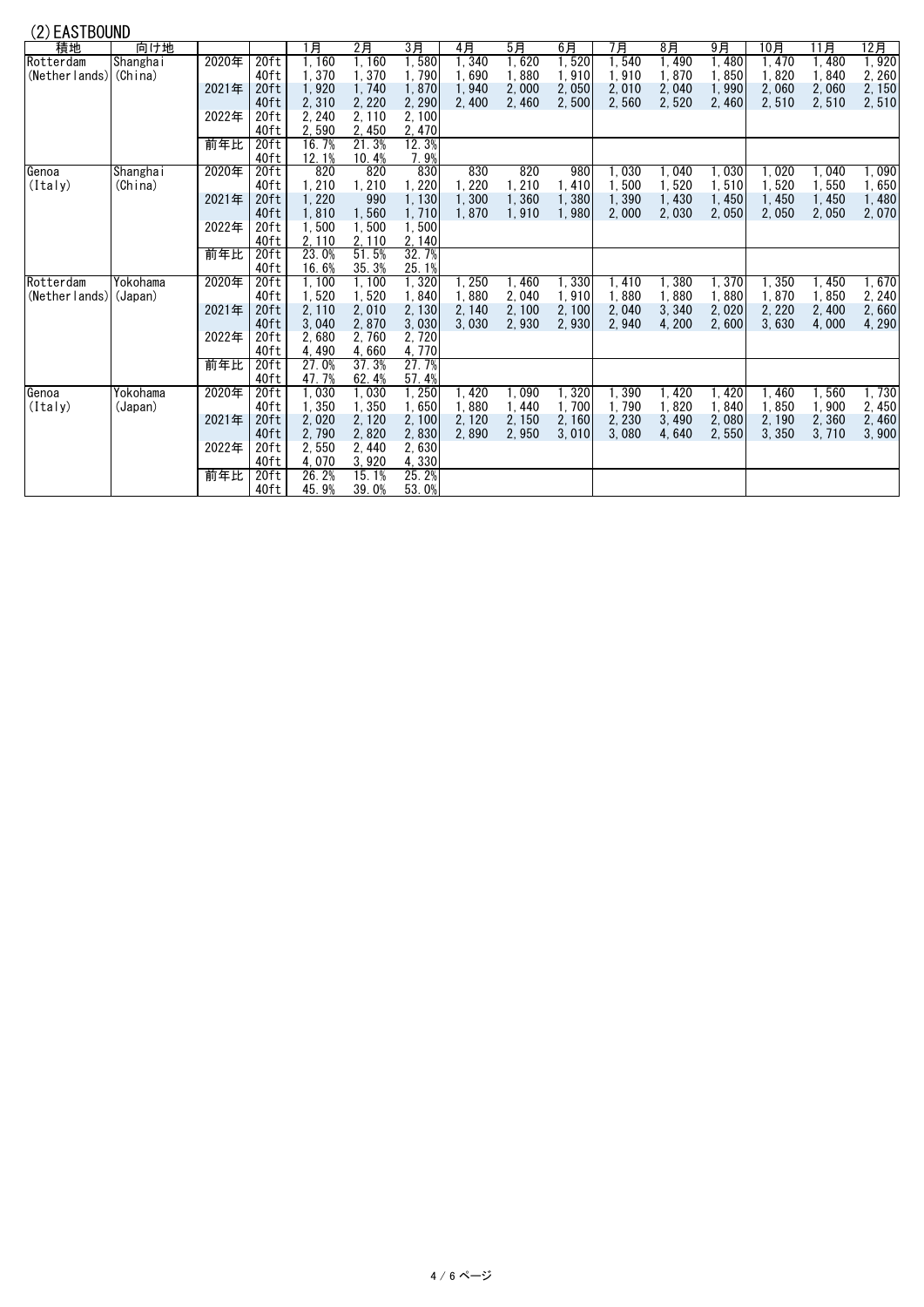# INTRA-ASIA, SOUTH ASIA(1)

|           |           | $000111$ $10111$ |                  |        |       |                |       |        |        |        |        |        |        |        |        |
|-----------|-----------|------------------|------------------|--------|-------|----------------|-------|--------|--------|--------|--------|--------|--------|--------|--------|
| 積地        | 向け地       |                  |                  | l 月    | $2$ 月 | 3 <sub>月</sub> | 4月    | $5$ 月  | 6月     | 7月     | $8$ 月  | $9$ 月  | 10月    | 11月    | 12月    |
| Yokohama  | Hong Kong | 2020年            | 20 <sub>ft</sub> | 620    | 620   | 680            | 640   | 650    | 640    | 610    | 610    | 620    | 620    | 680    | 760    |
| (Japan)   |           |                  | 40ft             | 890    | 890   | 1.020          | 910   | 950    | 930    | 870    | 870    | 880    | 890    | 1,010  | 1.180  |
|           |           | 2021年            | 20ft             | 810    | 960   | 890            | 900   | 880    | 930    | 1.010  | 1,010  | 1, 120 | 1, 120 | 1, 120 | 1,130  |
|           |           |                  | 40ft             | 1,280  | 1,530 | 1,440          | 1.440 | 1.410  | 1.510  | 1.680  | 1.680  | 1.890  | 1,890  | 1,900  | 1,910  |
|           |           | 2022年            | 20ft             | 1.130  | 1.130 | 1.130          |       |        |        |        |        |        |        |        |        |
|           |           |                  | 40ft             | 1.920  | 1.910 | 1,910          |       |        |        |        |        |        |        |        |        |
|           |           | 前年比              | 20 <sub>ft</sub> | 39.5%  | 17.7% | 27.0%          |       |        |        |        |        |        |        |        |        |
|           |           |                  | 40ft             | 50.0%  | 24.8% | 32.6%          |       |        |        |        |        |        |        |        |        |
| Hong Kong | Yokohama  | 2020年            | 20ft             | 710    | 720   | 740            | 730   | 740    | 740    | 720    | 700    | 720    | 690    | 850    | 1,690  |
|           | (Japan)   |                  | 40ft             | 1,090  | 1,090 | 1.140          | 1,110 | 1, 130 | 1, 130 | 1.090  | 1,060  | 1.080  | 1,030  | 1,350  | 3.030  |
|           |           | 2021年            | 20ft             | 1.400  | 1,660 | 1,580          | 1.680 | 1.680  | 1.680  | 1.680  | 2.580  | 1.430  | 1.570  | 1.570  | 1.770  |
|           |           |                  | 40ft             | 2,450  | 2.930 | 2,810          | 3,010 | 3,010  | 3,010  | 3.010  | 4, 110 | 2.720  | 2.800  | 2.800  | 3,000  |
|           |           | 2022年            | 20ft             | 1.870  | 1.870 | 1,920          |       |        |        |        |        |        |        |        |        |
|           |           |                  | 40ft             | 3,400  | 3,390 | 3,500          |       |        |        |        |        |        |        |        |        |
|           |           | 前年比              | 20ft             | 33.6%  | 12.7% | 21.5%          |       |        |        |        |        |        |        |        |        |
|           |           |                  | 40ft             | 38.8%  | 15.7% | 24.6%          |       |        |        |        |        |        |        |        |        |
| Yokohama  | Busan     | 2020年            | 20 <sub>ft</sub> | 590    | 590   | 590            | 590   | 590    | 600    | 590    | 590    | 590    | 610    | 630    | 670    |
| (Japan)   | (Korea)   |                  | 40ft             | 970    | 970   | 980            | 980   | 980    | 990    | 970    | 970    | 950    | 990    | 1,010  | 1.090  |
|           |           | 2021年            | 20ft             | 690    | 680   | 650            | 530   | 660    | 690    | 670    | 680    | 690    | 700    | 710    | 740    |
|           |           |                  | 40ft             | 1,140  | 1,110 | 1.080          | 870   | 1.100  | 1.160  | 1, 120 | 1, 140 | 1, 170 | 1.190  | 1,210  | 1, 260 |
|           |           | 2022年            | 20ft             | 740    | 750   | 780            |       |        |        |        |        |        |        |        |        |
|           |           |                  | 40ft             | 1, 270 | 1,270 | 1,350          |       |        |        |        |        |        |        |        |        |
|           |           | 前年比              | 20 <sub>ft</sub> | 7.2%   | 10.3% | 20.0%          |       |        |        |        |        |        |        |        |        |
|           |           |                  | 40ft             | 11.4%  | 14.4% | 25.0%          |       |        |        |        |        |        |        |        |        |
| Busan     | Yokohama  | 2020年            | 20 <sub>ft</sub> | 620    | 630   | 630            | 630   | 640    | 690    | 630    | 610    | 580    | 600    | 720    | 830    |
| (Korea)   | (Japan)   |                  | 40ft             | 1,030  | 1,030 | 1.040          | 1,040 | 1,060  | 1,020  | 1.040  | 950    | 940    | 960    | 1,180  | 1,430  |
|           |           | 2021年            | 20ft             | 900    | 940   | 920            | 800   | 860    | 890    | 890    | 1, 190 | 1.570  | 1.230  | 1, 120 | 1.100  |
|           |           |                  | 40 <sub>ft</sub> | 1,530  | 1,630 | 1,620          | 1.330 | 1.490  | 1.560  | 1.560  | 2, 160 | 3.210  | 2.230  | 2.010  | 1.980  |
|           |           | 2022年            | 20ft             | 1.150  | 1.140 | 1.140          |       |        |        |        |        |        |        |        |        |
|           |           |                  | 40ft             | 2.060  | 2.060 | 2.060          |       |        |        |        |        |        |        |        |        |
|           |           | 前年比              | 20ft             | 27.8%  | 21.3% | 23.9%          |       |        |        |        |        |        |        |        |        |
|           |           |                  | 40ft             | 34.6%  | 26.4% | 27.2%          |       |        |        |        |        |        |        |        |        |
|           |           |                  |                  |        |       |                |       |        |        |        |        |        |        |        |        |